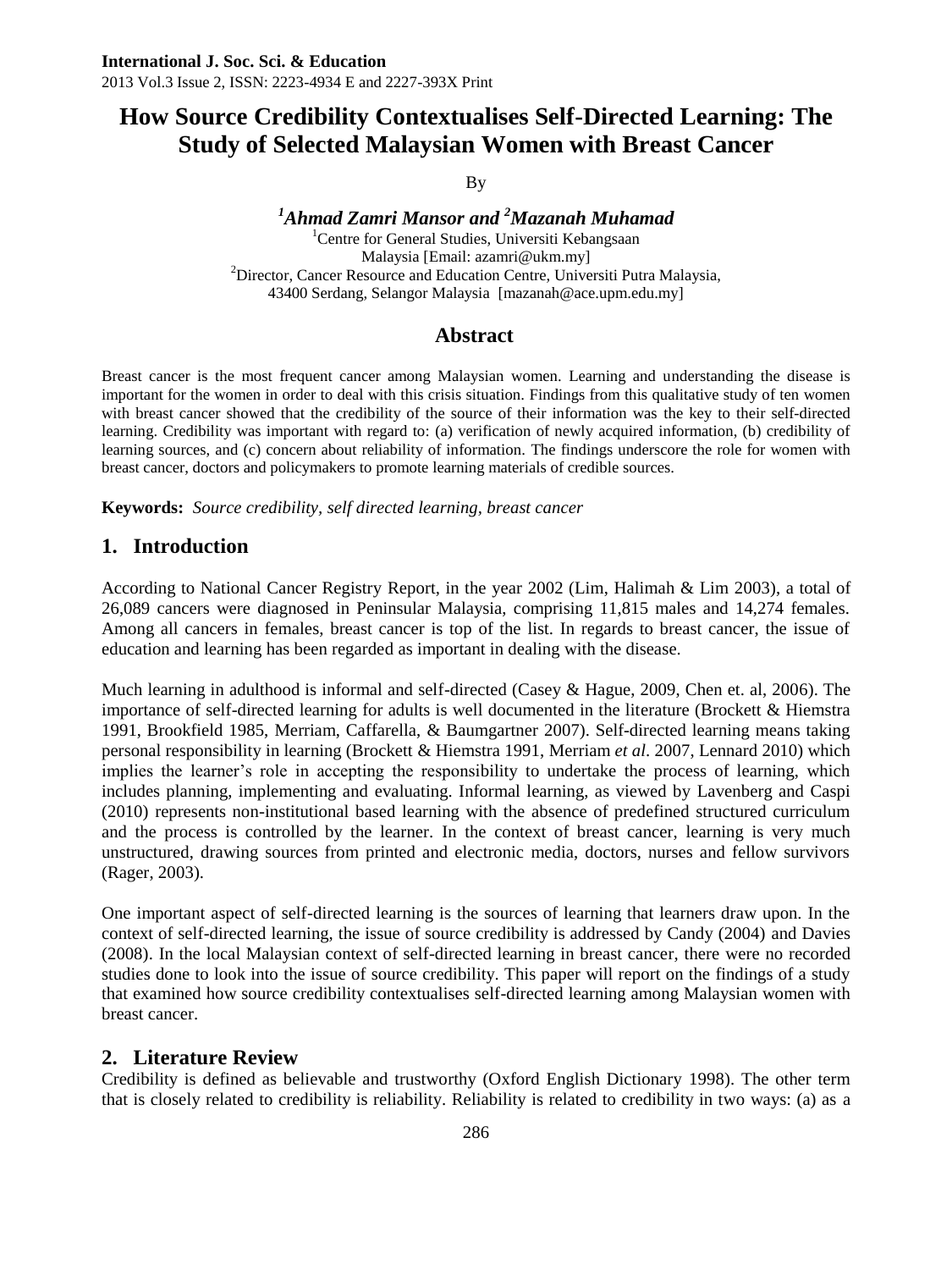synonym for credibility (Wathen & Burkell 2002); and (b) as an important feature of credibility (Doyle & Hammond 2006, Lankes 2007, Smith 2008). Reliability also leads to credibility (Smith 2008). As used in this study, reliability is an important feature of credibility. In the context of breast cancer, it is important for the patient or the learner to ensure that source information is credible because the information provided will be followed in order to manage theit survivorship.

Literature on credibility comes from four bodies of knowledge: health and medicine information (Adams & Berg 2004, Arora, Stoner & Arora 2006, Fisher, Burstein, Lynch & Lazarenko 2008, Smith, Bauman, McKenzie & Thomas 2005, Narhi 2006); information management and communication (Hovland & Weiss 1951-1952, Slater & Rouner 1996, Kato, Kurohashi & Inui 2001); web evaluation (Lankes 2007, Standler 2004, Doyle & Hammond 2006, Wathen & Burkell 2002); and advertising and communication (Buda & Zhang 2000, Eisend 2006, Arora 2007).

In the context of health information of various sources, findings of past studies assert the significance of source credibility (Arora *et al.* 2006, Smith *et al.* 2005). For medicine users, their three most credible sources of learning are print materials (patients' information leaflets), doctors and pharmacists, with the Web being the most uncertain source (Narhi 2006). In regard to website health information, effective health websites must be perceived as credible (Fisher *et al.* 2008, Doyle & Hammond 2006).

All authors in the literature reviewed generally concur that print materials are more credible than the Web (for example: Adams & Berg 2004, Doyle & Hammond 2006, Wathen & Burkell 2002). Wathen and Burkell (2002) list five factors that influence credibility of print material: source, receiver, message, medium and context. As the Web is gaining popularity as a source of learning, especially for those who seek health information, credibility criteria need to be established.

How does one evaluate the credibility of the sources on the Web? Fisher *et al.* (2008) proposed the perspective of perceived quality, trust, and usability. Doyle and Hammond (2006) envisage the use of the following criteria: identifying the source or determining authorship, authority, objectivity, language and style, internal evidence and corroboration. Wathen and Burkell (2002) offer a three-phase model of online information credibility evaluation: surface credibility, message credibility and content evaluation. In the first phase, a user first determines the credibility of the medium itself (surface credibility). He or she then evaluates the content of the message, and finally determines whether the information matches with his or her previous knowledge.

Lankes (2007) suggests the determination of credibility should be shifted from "authority of source" (trusted sources), to "reliability approach" where users seek commonalities and coherence among multiple information sources. This is an extension of Standler"s (2004) proposition that credibility should be determined by the reader based on the information presented, and not by the expert who endorses the information.

The self-directed learning literature on the notion of credibility of information is mainly by Candy (2004) and Rager (2003). Candy (2004) for example, identifies credibility as one of the necessary conditions to be met if one is to be able to engage in online self-directed learning:

In the context of digital information, therefore, it is vital for people to have confidence in the consistency of the technology and in the reliability of the information encountered or generated if they are going to be willing to utilise the technology for a variety of purposes including learning. (p.109)

Rager's (2003) study on the self-directed learning of 13 U.S. women with breast cancer showed that one of the concerns was credibility of information, particularly from the Web. She reported that six of the women raised the concern about "the difficulty they had in distinguishing between good and bad resources including doctors, print materials, and Internet sites" (Rager 2003: 286). Malaysia has a higher incidence of delayed diagnosis, of late stage cancer, and higher mortality rate than the West. It is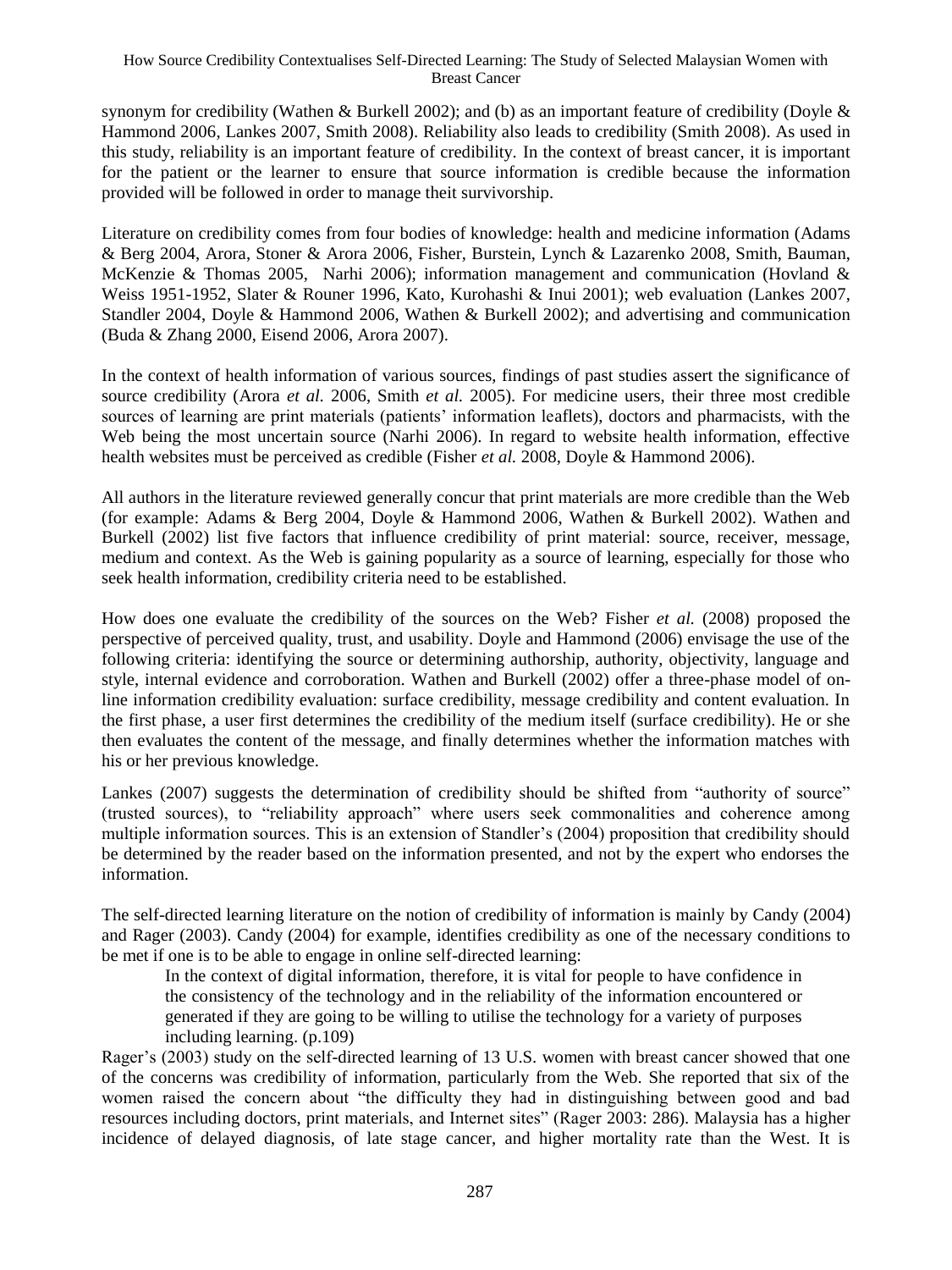particularly important that we attend to information sources available to women as the delayed diagnosis, according to Hisham and Yip (2004) was due to the negative socio-cultural perception of the disease. Therefore, this study was designed to gain the perspectives of Malaysian research participants regarding the question of source credibility.

### **2. Method**

The results reported in this article are from a larger study to examine the nature of self-directed learning among Malaysian women with breast cancer. A qualitative methodology was deemed the most appropriate design to uncover the nature of self-directed learning among the Malaysian women. The purpose of sample selection was not to achieve statistical generalisation, but rather to gain the perspective of participants (Merriam 2009, Morse & Richards 2002). The selection of participants was therefore based on the potential of each participant to contribute to the researcher"s understanding of the phenomenon under investigation. In this study, purposive sampling was used. According to Merriam (2009), the criteria used should reflect the research question and guide in identification of informationrich cases. The criteria for the selection of participants were: fulfilling Tough"s (1971) criteria of spending at least seven hours of learning of a subject matter in a period of six months, being a female survivor of breast cancer, and being able to communicate in English or Bahasa Melayu.

Participants were identified through the assistance of a coordinator of a local support group in Putrajaya, about 22 kilometers south of Kuala Lumpur, the capital of Malaysia. Ten participants agreed to participate and interviews were held at their preferred place. Each interview lasted between one and two hours, and the data were recorded verbatim using a tape recorder. The validity of data analysis was assured through a member check and peer review; and researcher"s bias and assumptions were declared in the study.

For the purpose of data analysis, the researcher kept interview transcripts in printed and electronic forms. The constant comparative method (Bogdan & Biklen 1992) was used to analyse the interview data. The interview transcripts were read over and over again in order to identify themes. The data were then coded and comparisons were made across the interview participants. Coding was repeatedly modified to capture as closely as possible the common experience of the participants. In writing up of the study, participants' statements are quoted in order to demonstrate the connection between the researcher's interpretation and participants' actual experience.

| <b>Participants</b> | Age | Occupation      | <b>Education</b><br>level | Date of<br>diagnosis | <b>Marital</b><br>status |
|---------------------|-----|-----------------|---------------------------|----------------------|--------------------------|
| Gina                | 33  | Civil servant   | <b>Bachelor</b>           | April 2003           | Married                  |
| Hanim               | 37  | Housewife       | Master                    | Sept 2001            | Married                  |
| <b>Juriah</b>       | 52  | Civil servant   | Diploma                   | May 2004             | Divorced                 |
| Karima              | 57  | Lecturer        | PhD                       | Aug 1998             | Divorced                 |
| <b>Masni</b>        | 56  | Retired teacher | <b>Bachelor</b>           | Dec 2002             | Married                  |
| <b>Nora</b>         | 60  | Consultant      | Master                    | June 2004            | Married                  |
| Puteh               | 50  | Lecturer        | PhD                       | Mar 2000             | Married                  |
| <b>Rina Tan</b>     | 47  | Editor          | <b>Bachelor</b>           | Sept 2005            | Married                  |
| <b>Swee Lan</b>     | 45  | Teacher         | <b>Bachelor</b>           | April 2006           | Married                  |
| Thanam              | 51  | Teacher         | <b>Bachelor</b>           | Aug 2001             | Married                  |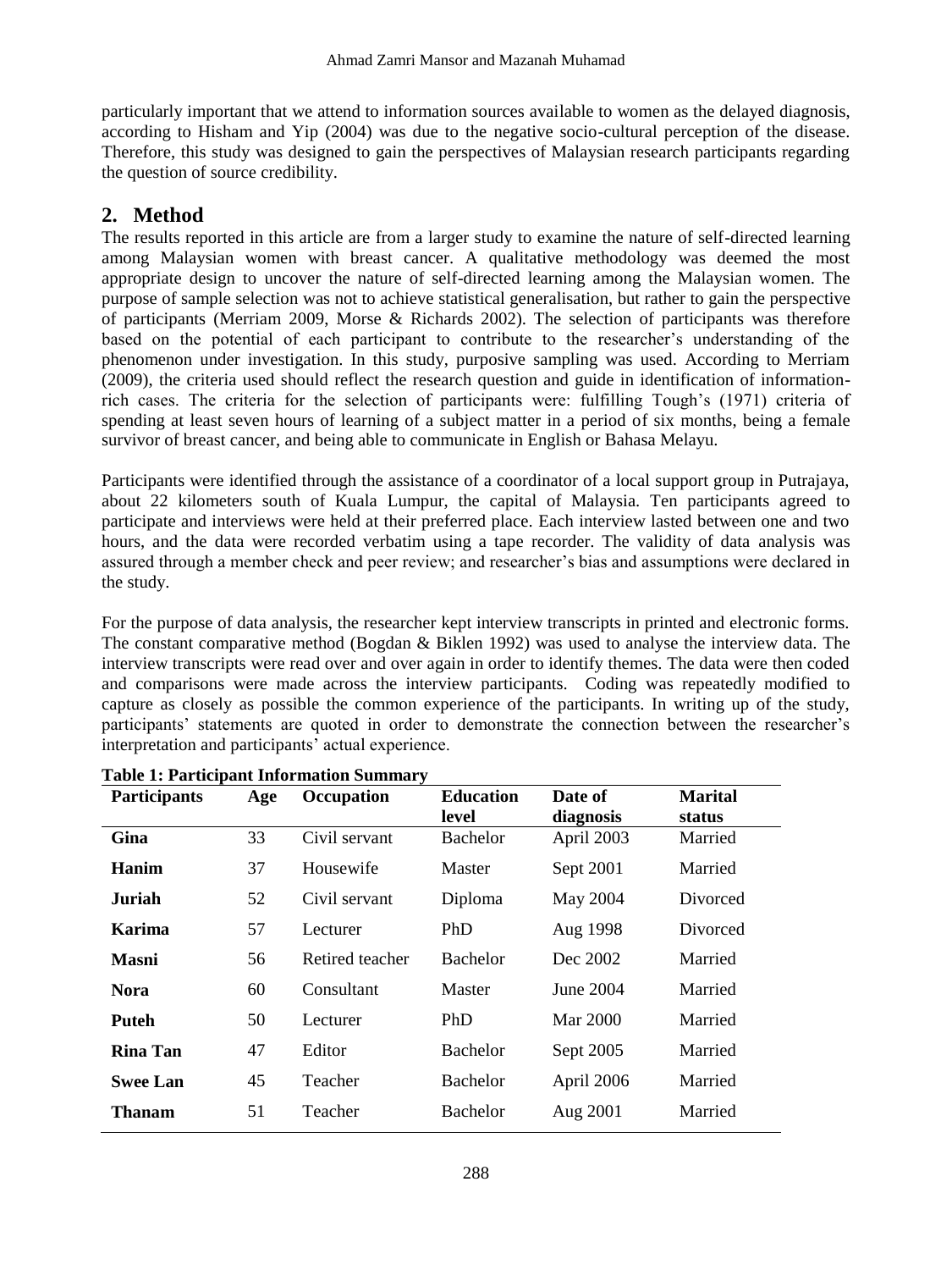The age of the participants ranges from 33 to 60. In terms of occupation, there were two civil servants, two university lecturers, two teachers, a housewife, a retired teacher, a consultant and an editor. All participants are university graduates; their education level ranges from Diploma to PhD. While level of education was not a criterion for sample selection, perhaps because of other criteria, the sample has a high level of education. In terms of marital status, eight of the participants are married while the other two are divorced. The participant information summary is shown in Table 1.

## **3. Findings**

Analysis of the data uncovered three themes related to source credibility: (a) verification of newly acquired information, (b) credibility of learning sources, and (c) concern about reliability of information. The three themes address how the function of source credibility is applied in the participants" selfdirected learning. The summary for each theme is presented in Table 2.

| <b>Themes</b>                  | How source credibility contextualizes SDL                                    |
|--------------------------------|------------------------------------------------------------------------------|
| <b>Verification of newly</b>   | This is driven by the learners' perception that the illness that they were   |
| acquired information           | experiencing can harm their health or even result in death.                  |
| <b>Credibility of learning</b> | Their perception of the credibility of sources was based on expert           |
| sources                        | knowledge (doctors) and commonness in experience (fellow survivors).         |
| <b>Concern about</b>           | Unreliable information affects them emotionally; to ensure that they acquire |
| reliability of information     | reliable information, they seek information from credible sources.           |

**Table 2: How source credibility contextualizes SDL**

The Table 2 shows how source credibility contextualizes the overall self-directed learning effort of Malaysian women with breast cancer by highlighting the themes of verification of newly acquired information, credibility of learning sources, and reliability of information.

### *Verification of Newly Acquired Information*

Initially, the learners sought relevant information from various sources. Later the newly acquired information was verified by consulting information from sources that they perceive as credible. Why did they verify information that they received? According to Hanim, you have to make yourself certain about whatever information that you receive. She explained, "*When the information come to you, you have to screen it yourself because there is nobody to. Okay, I"m lucky because I have a good doctor* (to turn to) *and I also read*."

Hanim"s idea is to learn so that one is able to verify information that she comes across. In order to learn, she equipped herself with knowledge by consulting doctors and reading relevant materials. To verify information, Gina took the opportunity to ask her doctor questions whenever she was in treatment. She narrated, "*Normally I ask doctor because after the diagnosis, after the operation, we see the doctor very often and during those times we ask the doctor whether the information is correct or not.*"

Gina"s initiative in consulting doctors in order to ascertain newly acquired information was also shared by Juriah who said that, "*For things that I do not know, I will consult the doctor to be certain*." Juriah, for example, consulted the doctor in order to remove some doubt in her mind. If she gets information from anyone, whenever in doubt, she will ask the doctor. She said, "*I listen, but I don"t listen to it one hundred percent. Some of the information is reliable but for things that I do not know, I will consult the doctor to be certain*."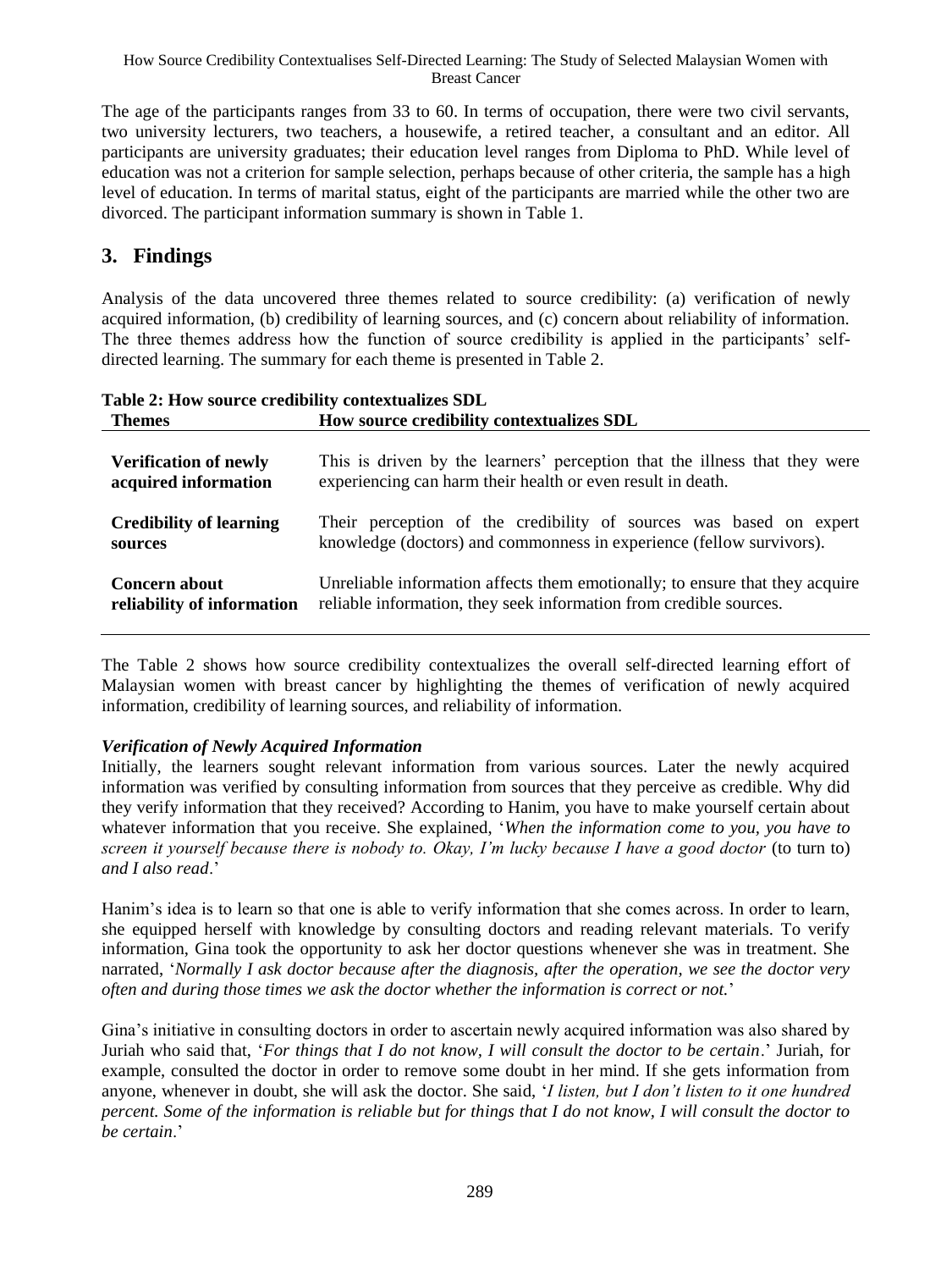The participants felt the need to verify information because they wanted to make themselves certain. The newly acquired information is referred to the perceived credible source, that is the doctor, to "determine" the certainty of the information. The doctor is therefore the only way they verify information.

#### *Credible Learning Source*

All participants in this study perceived doctors as a credible learning source. The illustrative example is that of Juriah"s experience. She recounted,

*"My brother asked me to try herb, that kind of things but I am not the type of person who, I didn"t think of taking other things into my body, I must make sure that the thing is okay, so I asked the doctor whether it is okay to try the herb."*

Although a family member"s is highly valued, in the context of breast cancer survivorship, she regards the doctor"s opinion as more credible. The doctor advised her against trying the herb, so she did not do it. In fact she said that during her treatment, she did not take anything except what was prescribed by doctors.

The other source of learning is other survivors. Although they are not the primary source, the information that they offer is perceived as useful. For example, Swee Lan said;

*"Some of the survivors were very good, they visited me many times. I was very thankful to them, every time they came* ([to visit me], *I always asked them about what I can eat and what I cannot eat* [as a breast cancer patient]."

The participants have their bases for the positive perception. For example, they asserted that doctors tell them the 'truth,' doctors are ever willing to entertain patient's questions, and doctors 'know all the tricks.' Karima, in advising other survivors to follow their doctor"s advice said, "*follow the doctor"s advice, don"t go to "bomoh*" *because doctors will tell the truth whereas bomohs or traditional healers can only give hope*." She added that, "*bomoh will give you hope, they say they can cure whereas the doctor will tell you the truth*." Another participant, Thanam also had a very positive perception towards doctors. She advised her friends that in order to be informed, just go to the right source, the doctors. Her expression, "*they know all the tricks*" refers to the perceived expert knowledge that the doctors have in order to deal with breast cancer patients.

Their concern about credible learning sources is also reflected in their choice of books. For example, Rina Tan read a book titled "Living through Breast Cancer" by Dr. Carolyn M. Kaelin because, "*She wrote the book, she herself is a doctor as well as a breast cancer survivor. That was the reason I bought it, because it is her own experience, I think it is very useful*."

From her statement above, it is clear that the book was chosen because of two important reasons that the author has: (a) expert knowledge and (b) commonness in experience. As a doctor, Dr. Kaelin is regarded as having the expert knowledge in breast cancer. The fact that she is a survivor serves to add more credibility as she had been through the survivorship experience, just like Rina Tan.

#### *Concern about Reliability of Information*

Participants interviewed were concerned about reliability of information. The notion of reliability carries the idea of consistency and believability of information. They reported that there was information from the Web and newspapers that was contradictory to what the doctor had advised.

Regarding the contradictory information, two of the participants were confused whether they could take soy bean, milk and red meat. According to Gina;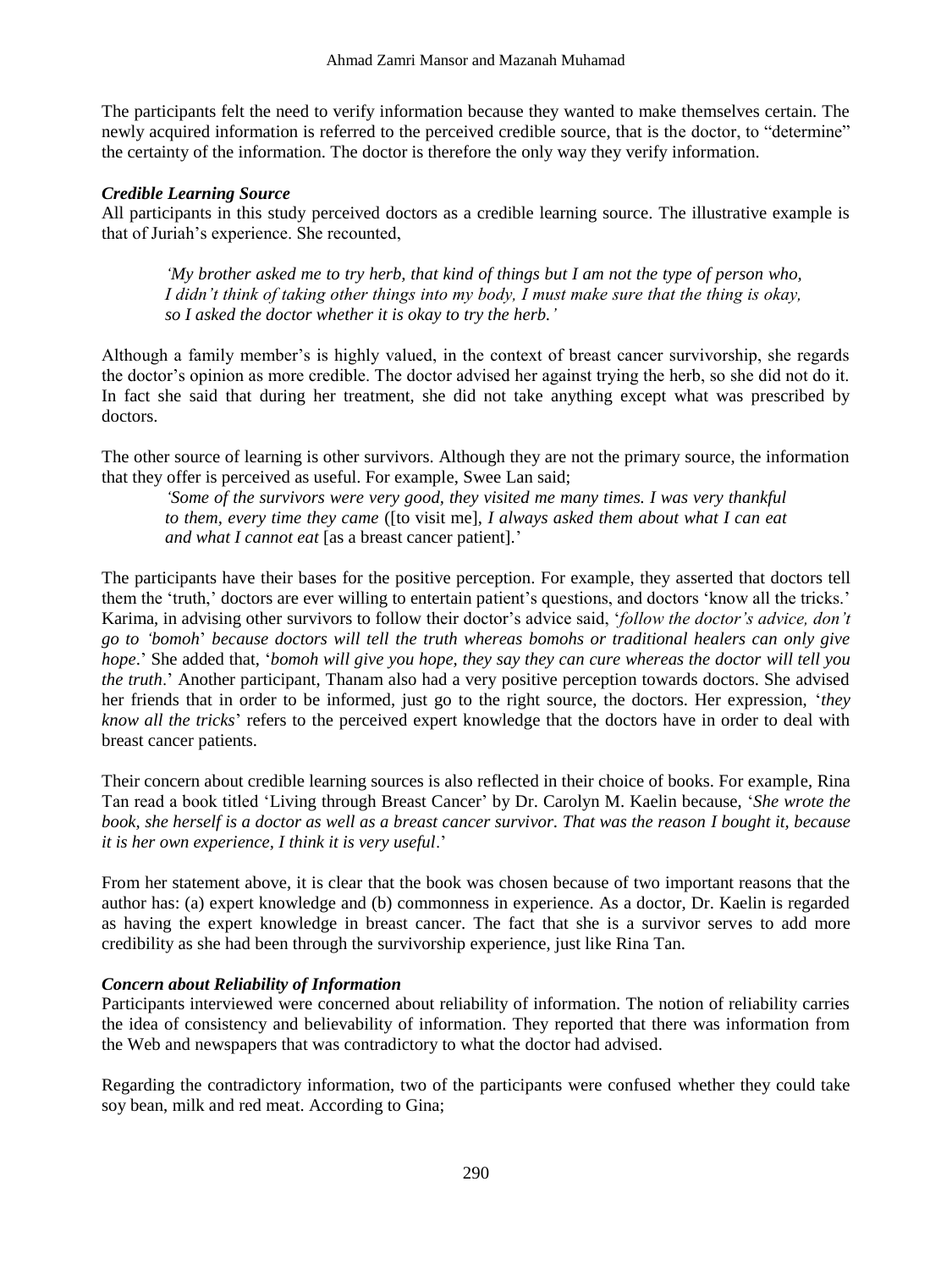*"When we have too much information, for example on diet, we cannot eat this and that, people say that soy bean is good for survival, but there are those who say otherwise and they also say milk is also not good, so there are things that we can take and we cannot take but whether the information is right or wrong, we are not sure."*

For her, the best thing to do is to always consult the doctor. If the doctor could not give his or her opinion, Gina said that she would have to make her own decision whether to believe or not to believe the information. A similar problem was quoted by Swee Lan. She recounted, "*Whenever you ask the doctor, you get everything you can eat. But when you read the newspaper, you can"t have red meat, you can"t have this and that*." She claimed that newspaper articles that she read in the newspaper advised against taking red meat but her doctor's advice was 'everything you can eat.' This contradictory information makes her confused.

Karima said that information can be downloaded from the Internet. However, there was too much information available and she felt uncertain whether the information was correct. She explained, "*You can download from the Internet, but sometimes Internet has too much information, you don"t know which are correct.*" She explained that although she could get access to medical information, she needed the credible source to rely on. For her, the credible source was her oncologist. Participants such as Gina and Thanam expressed their concern about reliability of the information from the Web. Gina said:

*"There is the bad side of Internet. It gives too much information that makes us anxious. There are things on the Internet that cause us, the survivors felt very anxious about. That"s why the information needs to be confirmed by doctors."*

Whenever she came across information that she was not sure of, she consulted her doctor for confirmation.

In terms of believability, participants such as Nora and Thanam expressed caution over people offering advice. Nora, for instance, cautioned that people who want to advise others need to have adequate knowledge and the right attitude. She explained,

*"People who do not have enough knowledge to give advice and then these people who do not have knowledge and do not know enough and when they give advice, is emotional, in the mind they trying to help, and I always caution people that if you don"t have enough*  [knowledge], *never influence . . . "*

Her view above reflects her uneasiness with the credibility of information offered by certain people. She perceived that the information was not credible because the source do not have adequate knowledge in offering the information.

Nora"s experience is also shared by Thanam. For Thanam, the questionable source of information refers to those selling health products. She said, "*People selling products, which you are not really sure whether it"s good for you or not, and it"s very costly, you know.*" She questioned the reliability of the information as the sales people motive was profit rather than the wellbeing of breast cancer patients. Regarding the use of the Internet as a source of information, she recounts her experience,

*"Internet can be quite depressing you know, initially, you know, initially I thought, the Net is the bookshop for information, then you read all the case studies and all these people who undergone and all that, you become more miserable, you know, because (laugh), you know, how to suffer and all that, so sometimes, when you need the positive how to live, go on with your life, you know, I prefer to actually not to read the Net because the Net has got* [the information], *it tell you a lot of no, what to do, so much, you know, material, and*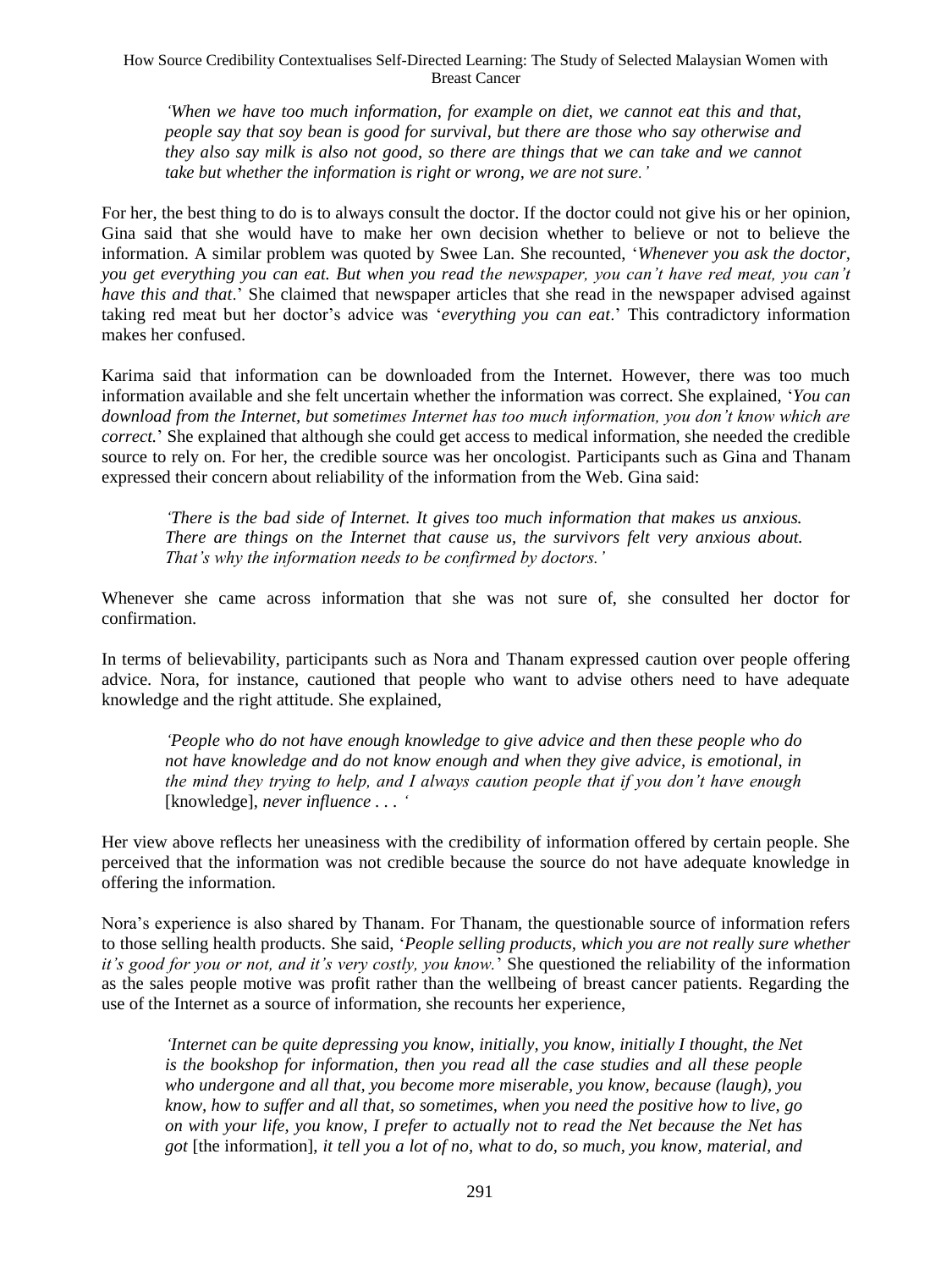*then when you talk to your friend, they said, "No lah," you can, you know what I mean, these are people experiences, you know. So the point, after a while, I stop reading, you know, I stopped referring to the Net*."

At first she thought the Internet was giving her hope but it did not happen that way She perceived that the information on the Internet "can be quite depressing," not guiding readers in a "positive thinking" way, but rather the information has many do's and don'ts.

### **4. Discussion**

This study presents new understanding in regards to source credibility in self-directed learning of Malaysian women with breast cancer. Source credibility contextualizes the overall self-directed learning effort of Malaysian women with breast cancer by underlining the importance of verification of newly acquired information, credibility of learning sources, and reliability of information.

The current findings support earlier studies that highlight the use of credibility message in dissemination of health information (Arora 2007, Arora *et al.* 2006, Buda & Zhang 2000, Slater & Rouner 1996, Smith *et al.* 2005, Wathen & Burkell 2002). In terms of verifying health information, the current study reflects an earlier study by Fisher *et al.* (2008) that breast cancer patients are concerned about accurate information about their situation. As credibility in a message is needed, Hog*,* Laing and Winkelman (2003) recommend that net users seeking information need to educate themselves on how to verify information on the Web.

In coping with a life-threatening situation such as in breast cancer, the role of credible information is important. In terms of learning, the credible information can be accessed through those who have the medical knowledge to treat their disease, that is the doctors. The current findings are also in line with Narhi's (2006) findings that the doctor is the most trusted source whereas the Web is the least reliable one. The findings also reflect those of an earlier study by Leydon, Boulton, Moynihan, Jones, Mosman, Boudioni & McPherson (2000) who found that contradictory information is a source of concern among cancer patients. The findings also show that even highly educated women have problems with credibility.

The perceived credibility of physicians is an important factor in health information seeking (Fogarty 1996, Hall 2006, Leydon *et al.* 2000). In a recent survey of 2,074 respondents conducted by Business Ethic Institute of Malaysia (Rajah 2006), doctors were voted as the most trusted professionals. This is comparable to Cheng"s (1999) study of Chinese women immigrants with cancer where he found that the respondents delegated selection of treatment to doctors because of their trust to the doctor. This study is also in line with HINTS' (2005) survey that indicates that health care providers are the most trusted health information source among Americans in which nearly 50% of the respondents surveyed reported that they would go to health care providers to seek health information.

In terms of self-directed learning, the findings confirm observations by Candy (2004), Metzger and Flanagin"s (2008), and Rager (2003) that the issue of credibility is one of the concerns of self-directed learners. In this regards, the study reveals that even highly educated learners are confronted with the issue of source credibility.

# **5. Conclusions**

Source credibility was identified as a dimension that contextualizes the self-directed learning of Malaysian women with breast cancer. This dimension is characterized by the themes of verification of newly acquired information, credibility of learning sources and concern about reliability of information. The issue of source credibility underscores the importance of learning and self-directed learning in the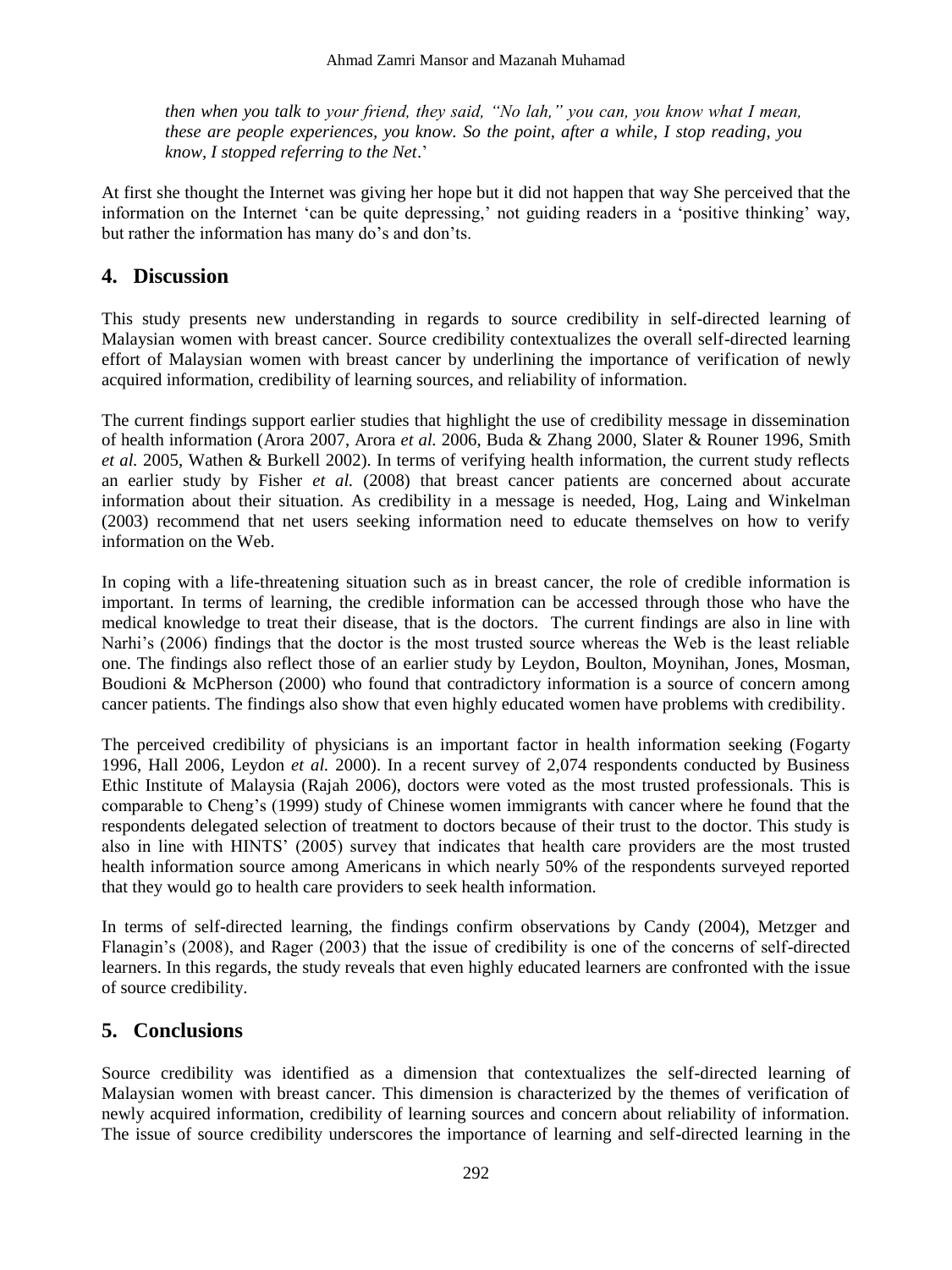fight against breast cancer. Since patients will continue seeking information on their own, the credibility of the material is crucial in their learning.

The findings underscore the role for women with breast cancer, doctors and policymakers to promote learning materials of credible sources. For the women with breast cancer, it is important for them to recommend their fellow survivors reading materials that come from credible sources. As the findings also show that materials written by doctors is preferable, doctors can play more active role in communicating with women with breast cancer through various support groups or by writing books on survivorship. It is recommended that policy makers provide more learning materials of credible sources at cancer resource centres in public health institutions.

#### *Acknowledgements*

This research was supported by Ministry of Science, Technology and Innovation via the Intensification of Research in Priority Area (IRPA).

#### **References**

- Adams, S. & Berg, M. (2004). "The nature of the Net: Constructing reliability of health information on the Web", *Information Technology & People, 17*(2), 150-170.
- Arora, R. (2007). "Message framing strategies for new and mature products", *Journal of Product & Brand Management*, 16(6), 377–385.
- Arora, R., Stoner, C., & Arora, A. (2006). "Using framing and credibility to incorporate exercise and fitness in individuals" lifestyle", *Journal of Consumer Marketing, 23*(4), 199–207.
- Brockett, R. G., & Hiemstra, R. (1991). Self-direction in adult learning: Perspectives on theory, research, and practice. London and New York: Routledge
- Brookfield, S. (ed.) (1985) *Self-directed learning. From theory to practice*, San Francisco: Jossey-Bass.
- Bogdan, R. D., & Biklen, S. K. (1992). *Qualitative research for education* (2nd ed), Boston: Allyn & Bacon.
- Buda, R. & Zhang, Y. (2000). "Consumer product evaluation: The interactive effect of message framing, presentation order, and source credibility", *Journal of Product & Brand Management, 9*(4), 229-242.
- Candy, P. C. (2004). *Linking thinking: Self-directed learning in the digital age*, Canberra: Department of Education Science and Training; DEST Fellowship Scheme.
- Hague, C., Logan, A. A review of the current landscape of adult informal learning using digital technologies. *Futurelab Project Reviews*, 2009. Retrieved March 29, from http://archive.futurelab.org.uk/resources/documents/project\_reports/becta/Adult\_Informal\_Learning\_ educators\_report.pdf.
- Chen, Y., Wang, C., and Lim, H. (2006). Explore the relationships among demography, personality traits and self-directed learning. *The Journal of Human Resource and Adult Learning, 2*(2), 141-150.
- Cheng, A. (1999). The cancer experiences of Chinese immigrants to Canada. Abstract retrieved October 18, 2004, from *UMI ProQuest Digital Dissertations*. (AAT MQ40150).
- Davies, L. (2008). *Informal learning: a new model for making sense of experience*. Hampshire, England: Gower.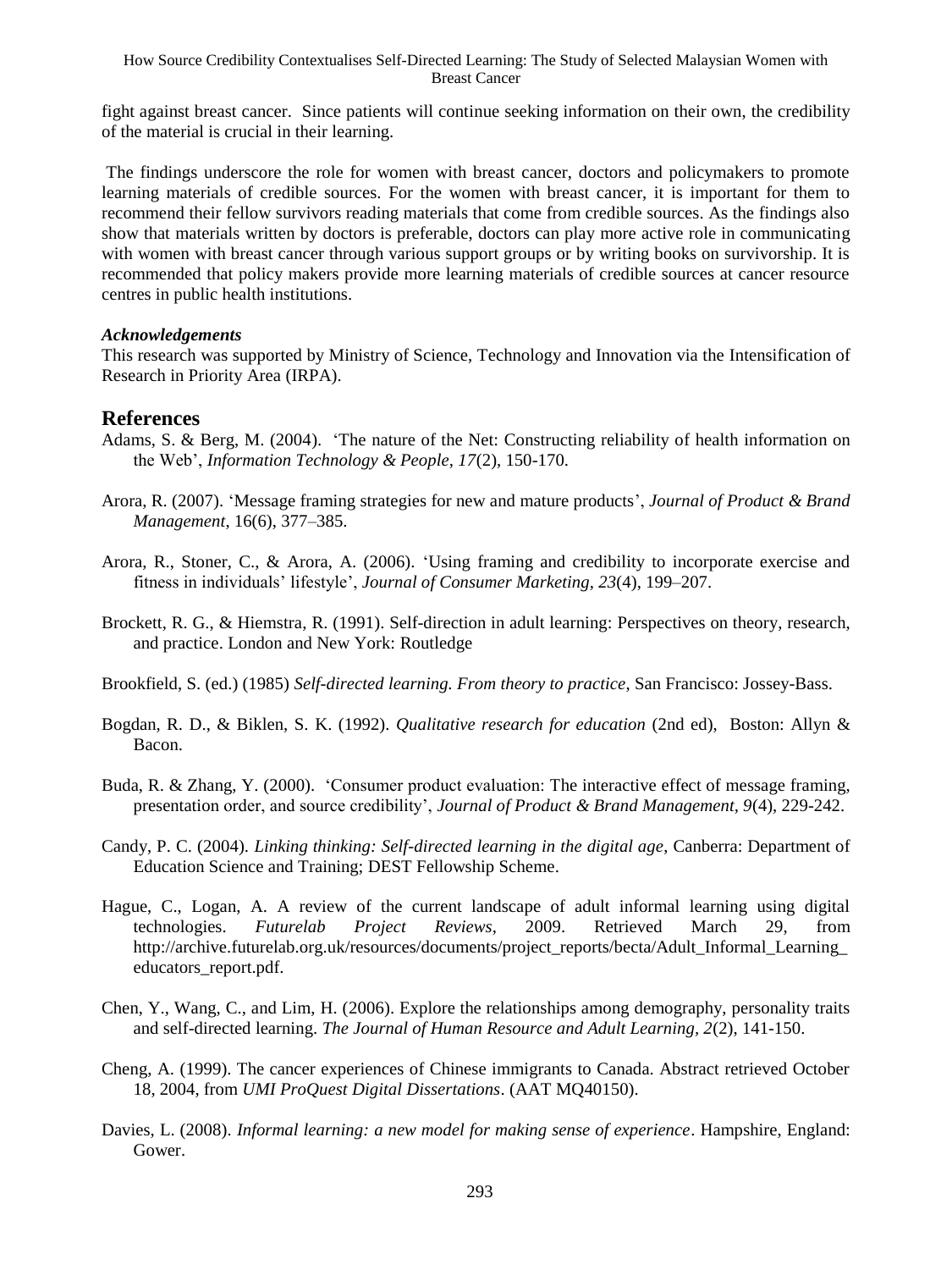- Doyle, T. & Hammond, J. L. (2006). 'Net cred: Evaluating the internet as a research source', *Reference Services Review, 34*(1), 56-70.
- Eisend, M. (2006). Source credibility dimensions in marketing communication- A generalized solution, *Journal of Empirical Generalizations in Marketing Science*, 10, 1-33.
- Fisher, J., Burstein, F., Lynch, K., & Lazarenko, K. (2008). ""Usability + usefulness = trust": An exploratory study of Australian health web sites", *Internet Research, 18*(5), 477-498.
- Fogarty, L. A. (1996). "Message, source, and person factors in breast cancer treatment decision making" (Doctoral dissertation, The John Hopkins University). Abstract retrieved October 30, 2004 from *ProQuest Digital Dissertation*.
- Hall, M. A. (2006). "Researching medical trust in the United States*." Journal of Health Organization and Management*, 20(5), 456-467.
- HINTS. (2005). 45 percent of Americans have looked for cancer information. *Hints Brief, 1*, Retrieved January 21, 2009, from http://hints.cancer.gov/docs/hints\_briefs122705.pdf
- Hisham, A. N., & Yip, C. H. (2004). "Overview of breast cancer in Malaysian women: A problem of late diagnosis", *Asian Journal of Surgery, 27*(2), April, 130-133.
- Hog, G. , Laing, A., & Winkelman, D. (2003). "The professional service encounter in the age of the Internet: An exploratory study", *Journal of Services Marketing, 17*(5), 476-494.
- Hovland, C. & Weiss, W. (1951-1952). "The influence of source credibility on communication effectiveness", *Public Opinion Quarterly,* 15(4), 635-650.
- Kato, Y., Kurohashi, S., & Inui, K. (2001). "Classifying information sender of web documents", *Internet Research*, 18(2), 191-203.
- Lankes, R. D. (2007). "Credibility on the internet: Shifting from authority to reliability", *Journal of Documentation, 64*(5), 667-686.
- Lennard, D. (2010). *Coaching Models: A cultural perspective: A guide to model development*. New York: Routledge.
- Leydon, G. M., Boulton, M., Moynihan, C., Jones, A., Mossman, J., Boudioni, M., & McPherson, K. (2000). "Cancer patients' information needs and information seeking behaviour: In depth interview study", *BMJ, 320*, 909-913.
- Lim, G. C. C., Halimah, Y. & Lim, T. O. (eds.) (2003). *The first report of the National Cancer Registry: Cancer incidence in Malaysia 2002*, Kuala Lumpur: National Cancer Registry.
- Metzger, M. J., & Flanagin, A. J. (eds.) (2008). *Digital Media, Youth, and Credibility,* Cambridge: MIT Press. Available at: [http://www.mitpressjournals.org/toc/d](http://www.mitpressjournals.org/toc/)mal/-/2
- Merriam, S. B. (2009). *Qualitative research: A guide to design and implementation*, San Francisco: Jossey-Bass Publishers.